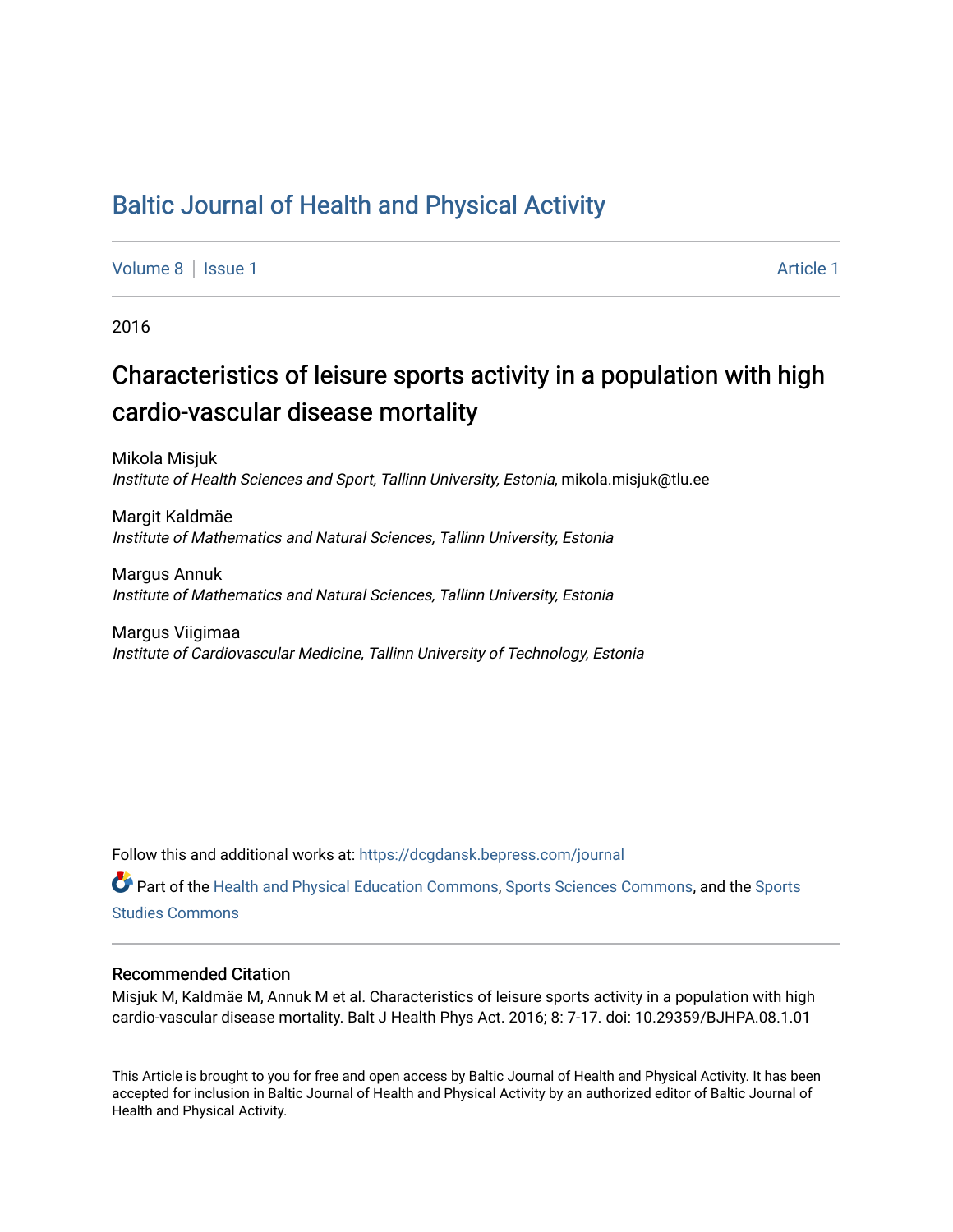## **ORIGINAL**

**Authors' Contribution:**

- **A** Study Design
- **B** Data Collection **C** Statistical Analysis
- **D** Data Interpretation
- **E** Manuscript Preparation
- **F** Literature Search
- **G** Funds Collection

# **Characteristics of leisure sports activity in a population with high cardio vascular disease mortality**

**Mikola Misjuk1 ABCDEF, Margit Kaldmäe2 ABCDEF, Margus Annuk2 ABCDEFG, Margus Viigimaa3 ABCDEFG**

- <sup>1</sup> Institute of Health Sciences and Sport, Tallinn University, Estonia
- 2 Institute of Mathematics and Natural Sciences, Tallinn University, Estonia
- <sup>3</sup> Institute of Cardiovascular Medicine, Tallinn University of Technology, Estonia

| abstract                     |                                                                                                                                                                                                                                                                                                                                                                                                                                                                                                                                                                                                                                                                                                                                                                                                      |
|------------------------------|------------------------------------------------------------------------------------------------------------------------------------------------------------------------------------------------------------------------------------------------------------------------------------------------------------------------------------------------------------------------------------------------------------------------------------------------------------------------------------------------------------------------------------------------------------------------------------------------------------------------------------------------------------------------------------------------------------------------------------------------------------------------------------------------------|
| <b>Background</b>            | This paper will study factors behind leisure sports activity. Physical inactivity is a cause<br>of cardiovascular diseases; therefore, it is important to know the factors related to sporting<br>activity. The study is conducted on a sample from Estonia, which is a country with very<br>high mortality from cardiovascular diseases.                                                                                                                                                                                                                                                                                                                                                                                                                                                            |
| <b>Material/Methods</b>      | The study involved 1184 participants - 639 women (aged 45.7 $\pm$ 12.4 years) and 545 men<br>(aged 45.5 $\pm$ 12.1 years). The following information was gathered: leisure sports activity,<br>age, sex, marital status, ethnicity, income, education, body mass index (BMI), smoking, al-<br>cohol consumption and physical activity at work. Participants were divided into three groups<br>using a leisure sports activity level: 1) inactive; 2) insufficient sporting activity; 3) at least<br>minimal recommended sporting activity.                                                                                                                                                                                                                                                           |
| <b>Results</b>               | Statistically significant relationship ( $p > 0.05$ ) was found between leisure sports activity<br>and ethnicity, education, and income. This relationship is confirmed for men and women.<br>In addition, statistically significant relationship was found between leisure sports activity<br>and age, marital status, smoking, and physical activity at work for men.                                                                                                                                                                                                                                                                                                                                                                                                                              |
| <b>Conclusions</b>           | Policymakers should pay more attention to people who belong to the risk groups of low<br>physical activity.                                                                                                                                                                                                                                                                                                                                                                                                                                                                                                                                                                                                                                                                                          |
| Key words                    | leisure, sports activity, MET, Estonia                                                                                                                                                                                                                                                                                                                                                                                                                                                                                                                                                                                                                                                                                                                                                               |
| article details              |                                                                                                                                                                                                                                                                                                                                                                                                                                                                                                                                                                                                                                                                                                                                                                                                      |
| <b>Article statistics</b>    | Word count: 3,819; Tables: 2; Figures: 0; References: 47                                                                                                                                                                                                                                                                                                                                                                                                                                                                                                                                                                                                                                                                                                                                             |
|                              | Received: January 2015; Accepted: January 2016; Published: March 2016                                                                                                                                                                                                                                                                                                                                                                                                                                                                                                                                                                                                                                                                                                                                |
| <b>Full-text PDF:</b>        | http://www.balticsportscience.com                                                                                                                                                                                                                                                                                                                                                                                                                                                                                                                                                                                                                                                                                                                                                                    |
| Copyright                    | © Gdansk University of Physical Education and Sport, Poland                                                                                                                                                                                                                                                                                                                                                                                                                                                                                                                                                                                                                                                                                                                                          |
| Indexation:                  | AGRO, Celdes, CNKI Scholar (China National Knowledge Infrastructure), CNPIEC, De Gruyter - IBR (International<br>Bibliography of Reviews of Scholarly Literature in the Humanities and Social Sciences), De Gruyter - IBZ<br>(International Bibliography of Periodical Literature in the Humanities and Social Sciences), DOAJ, EBSCO - Central<br>& Eastern European Academic Source, EBSCO - SPORTDiscus, EBSCO Discovery Service, Google Scholar, Index<br>Copernicus, J-Gate, Naviga (Softweco, Primo Central (ExLibris), ProQuest - Family Health, ProQuest - Health &<br>Medical Complete, ProQuest - Illustrata: Health Sciences, ProQuest - Nursing & Allied Health Source, Summon<br>(Serials Solutions/ProQuest, TDOne (TDNet), Ulrich's Periodicals Directory/ulrichsweb, WorldCat (OCLC) |
| <b>Funding:</b>              | This study was supported by the Estonian institutional research funding project IUT 19-2 and by the European<br>Union through the European Regional Development Fund.                                                                                                                                                                                                                                                                                                                                                                                                                                                                                                                                                                                                                                |
| <b>Conflict of interest:</b> | Authors have declared that no competing interest exists.                                                                                                                                                                                                                                                                                                                                                                                                                                                                                                                                                                                                                                                                                                                                             |
| <b>Corresponding author:</b> | Mr Mikola Misjuk Institute of Health Sciences and Sport, Tallinn University; Räägu 49, Harjumaa 11311 Tallinn,<br>phone +372 6391757; e-mail mikola.misjuk@tlu.ee                                                                                                                                                                                                                                                                                                                                                                                                                                                                                                                                                                                                                                    |
| <b>Open Access License:</b>  | This is an open access article distributed under the terms of the Creative Commons Attribution-Non-commercial<br>4.0 International (http://creativecommons.org/licenses/by-nc/4.0/), which permits use, distribution, and<br>reproduction in any medium, provided the original work is properly cited, the use is non-commercial and is<br>otherwise in compliance with the license.                                                                                                                                                                                                                                                                                                                                                                                                                 |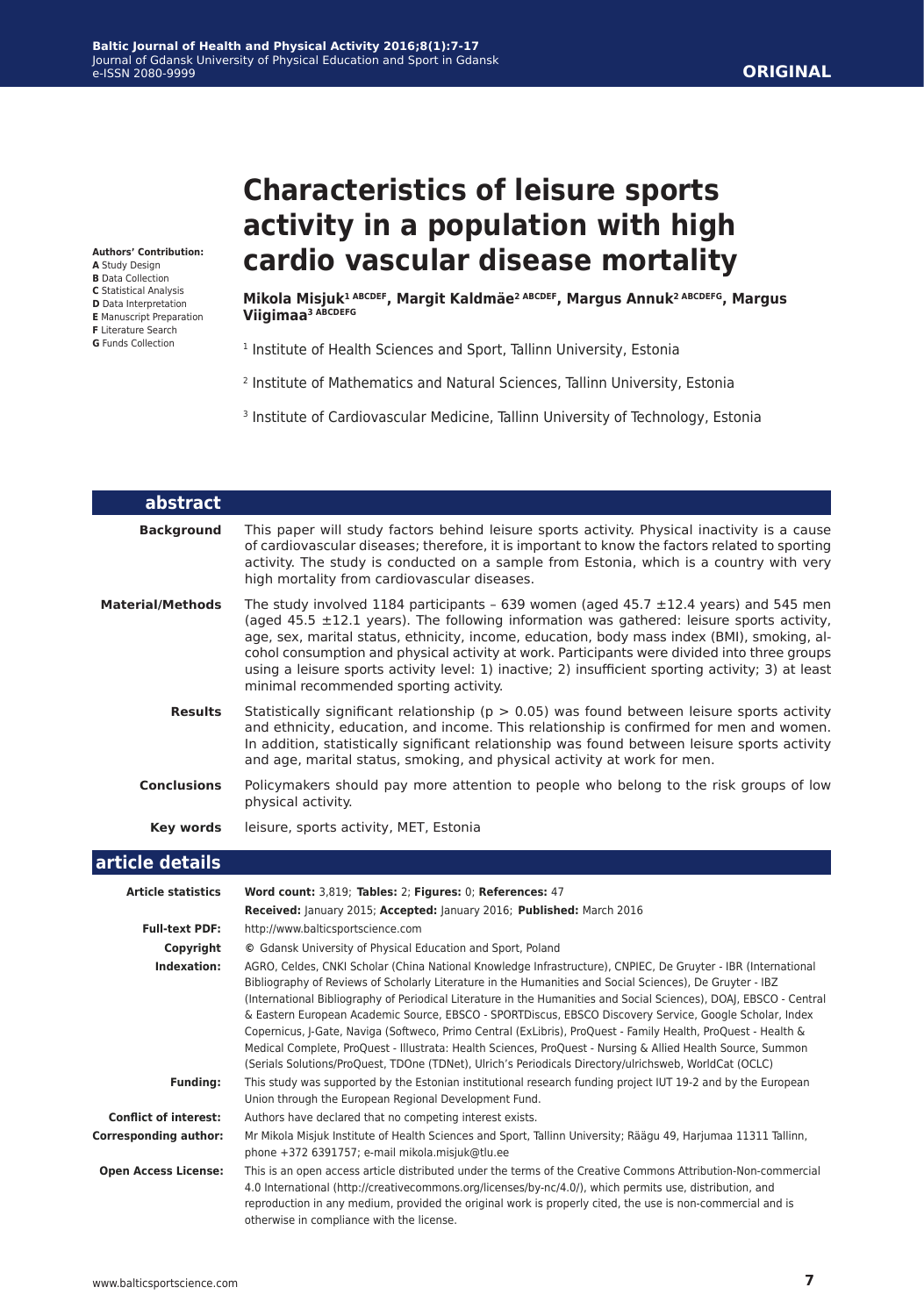## **introduction**

Each year cardiovascular diseases (CVD) cause nearly half of all deaths in Europe (49%; 4.39 million) [1]. The morbidity and mortality from CVD are the highest in Eastern Europe, including Estonia [2, 3]. The National Health Plan for Estonian Population in 2009-2020 states that physical activity is too low in Estonia, and this is related to high mortality from cardiovascular diseases [4].

It is well known that regular physical activity reduces the risk of CVD [5, 6]. Physical inactivity is one of the most important public health problems of the 21st century [7] and is identified as the fourth leading risk factor for global mortality [8]. In order to avoid problems caused by physical inactivity, it is recommended for adults to do cardiorespiratory exercises using moderate intensity or combine different intensities where energy expenditure is at least 500-1000 METs/min/week [9]. Physical activity is related to many factors such as socio-demographic characteristics, psychological, behavioural, environmental factors and childhood physical activity [10,11,12,13]. A higher level of physical activity is more common among men, individuals with higher education and higher income level, single individuals, individuals with no children, of younger age, non-smoking and in normal weight [10, 14, 15, 16].

Many previous studies have investigated determinants of physical and sporting activity, and there are also some studies on Estonian data. Previous studies on Estonian data have investigated motivation to be physically active [17], determinants of children's physical activity [18], yet previous studies have not used database with such a large sample size as in this study and have not studied the role of so many characteristics. The mortality from cardiovascular diseases is very high in Estonia compared to other European countries. This paper will study the relationship between leisure sports activity and socio-demographic, anthropometrical and behavioural characteristics in the Estonian urban population.

## **material and methods**

The survey was carried out in 2007-2009. The procedures followed were in accordance with the Helsinki Declaration of 1983. The study was approved by the Tallinn Ethics Committee. It is a cross-sectional population-based survey covering the capital region of Tallinn in Estonia. The random sample was drawn from the (total) population of Tallinn. The total population of Estonia is approximately 1.3 million, and the population in Tallinn is around 400,000. The calculation of the sample size was based on the protocol of the World Health Organisation/Countrywide Integrated Non-communicable Disease Intervention (CINDI) Programme [19]. A special computer program for randomized selection was used to select potential participants. The participants were invited by mail with up to two follow-up letters for non-respondents. The response rate was 54% for men and 64% for women. The study involved 1184 participants  $-545$  men (aged  $45.5 \pm 12.1$  years) and 639 women (aged  $45.7 \pm 12.4$  years). Participants were asked to answer a questionnaire about their leisure sports activity and other characteristics, while their body mass and height were measured in laboratory. The following information was gathered: leisure sports activity, age, sex, marital status, ethnicity, income, education, body mass index (BMI), smoking, alcohol consumption and physical activity at work.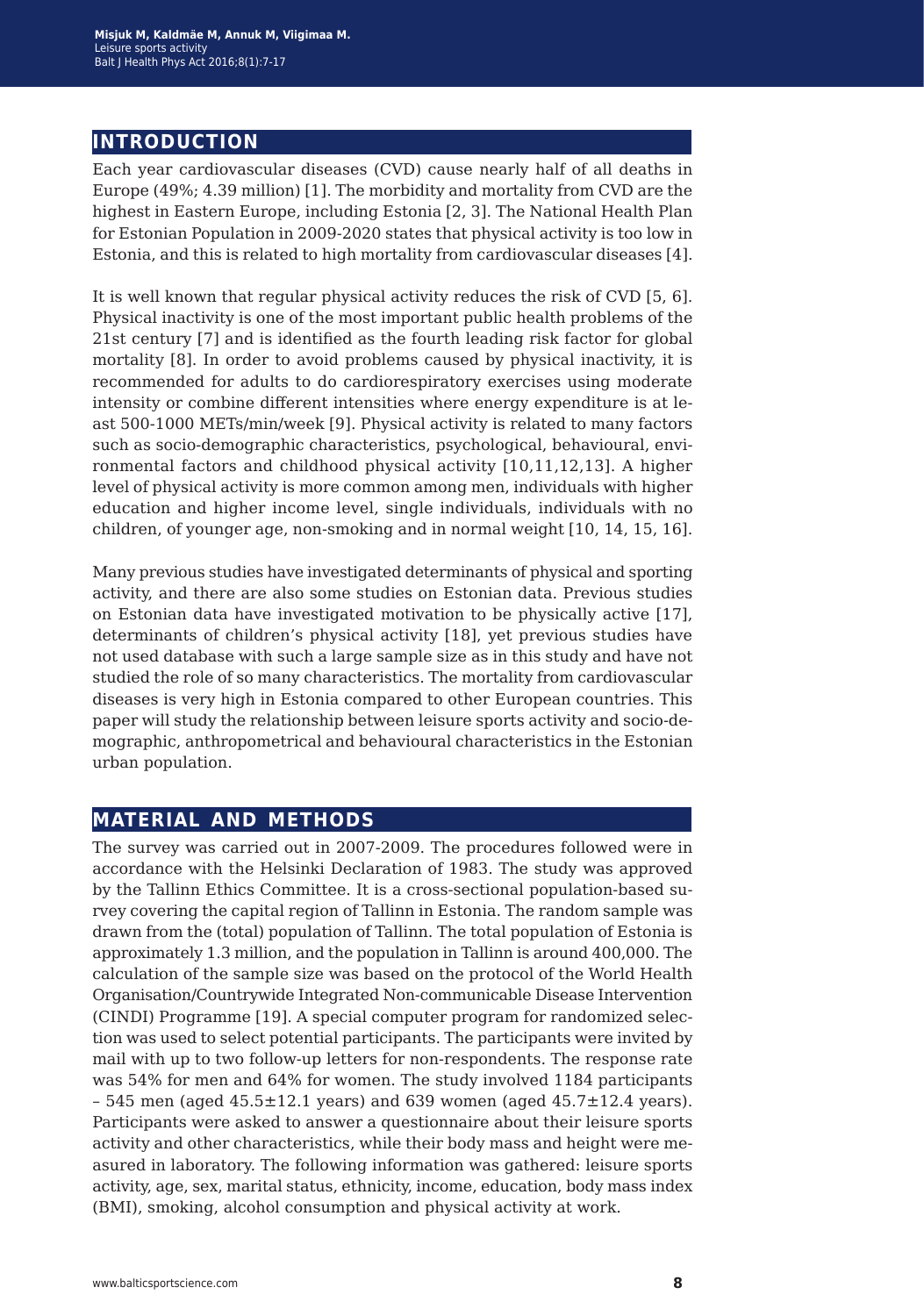Leisure sports activity was measured using questions: "Have you done regularly sport during the last 12 months", and if "yes" then "What kind of sport do you do?" and "How many hours per week?". Leisure sports activity was measured using metabolic equivalent (MET) units. MET is a unit that expresses energy cost during physical activity; one MET is equal to oxygen consumption of 3.5 ml/min/kg [20]. Participants were divided into three groups using a leisure sports activity level: 1) inactive, 0 MET/min/week, 2) insufficient sporting activity, 1-499 MET/min/week, 3) at least minimal recommended sporting activity,  $\geq 500 \text{ MET/min/week}$ . The methodology was based on ACSM recommendations, which recommends the minimal sporting activity to be 500 MET/min/week [9]. The reported sporting activity by kind of sport and frequency was transferred into MET units using Ainsworth's et al. [20] "Compendium of physical activities".

Participants were divided into four groups based on the body mass index: underweight <18.5 kg/m2, normal weight 18.5-24.9 kg/m2, overweight 25.0-29.9 kg/m2, obesity  $\geq$ 30.0 kg/m<sup>2</sup>. Alcohol and smoking consumption were evaluated by the following questions: "How frequently do you consume alcoholic drinks?" and "Do you smoke cigarettes?". Physical activity level at work was measured by the question: "How much do you do physical work at work?".

The Chi-square test was applied to investigate whether leisure sports activity and various individual characteristics were statistically significantly related.

### **results**

The results of the Chi-square tests for women and men are presented in Table 1 and Table 2, respectively. Tables report the list of characteristics analysed in the first column, the frequency of characteristics in the second column, the frequency of characteristics by physical activity groups in columns three to five and the results of Chi-square test in the last column.

**Table 1.** Women with different levels of leisure sports activity and their socio-demographic, anthropometrical and behavioural characteristics.

|                                    | Sporting activity |                                         |                                                        |                                                          |                                              |  |
|------------------------------------|-------------------|-----------------------------------------|--------------------------------------------------------|----------------------------------------------------------|----------------------------------------------|--|
|                                    | %                 | Group I:<br>physically<br>inactive<br>% | Group II:<br>insufficient<br>sporting<br>activity<br>% | Group III:<br>at least minimal<br>sporting activity<br>% | Level of signifi-<br>cance $(y^2-test)$<br>% |  |
| Age ( $n = 593$ )                  |                   |                                         |                                                        |                                                          |                                              |  |
| $20-29$ (n = 71)                   | 12.0              | 69.0                                    | 9.9                                                    | 21.1                                                     |                                              |  |
| $30-39$ (n = 131)                  | 22.0              | 67.2                                    | 16.0                                                   | 16.8                                                     |                                              |  |
| $40-49$ (n = 140)                  | 23.6              | 57.1                                    | 17.9                                                   | 25.0                                                     |                                              |  |
| $50-59$ (n = 159)                  | 26.8              | 71.7                                    | 15.7                                                   | 12.6                                                     |                                              |  |
| $60-69$ (n = 92)                   | 15.5              | 73.9                                    | 12.0                                                   | 14.1                                                     | n.S                                          |  |
| Total                              |                   | 67.0                                    | 14.9                                                   | 18.1                                                     |                                              |  |
| Marital status ( $n = 634$ )       |                   |                                         |                                                        |                                                          |                                              |  |
| Single/single living ( $n = 207$ ) | 32.7              | 71.0                                    | 11.6                                                   | 17.4                                                     |                                              |  |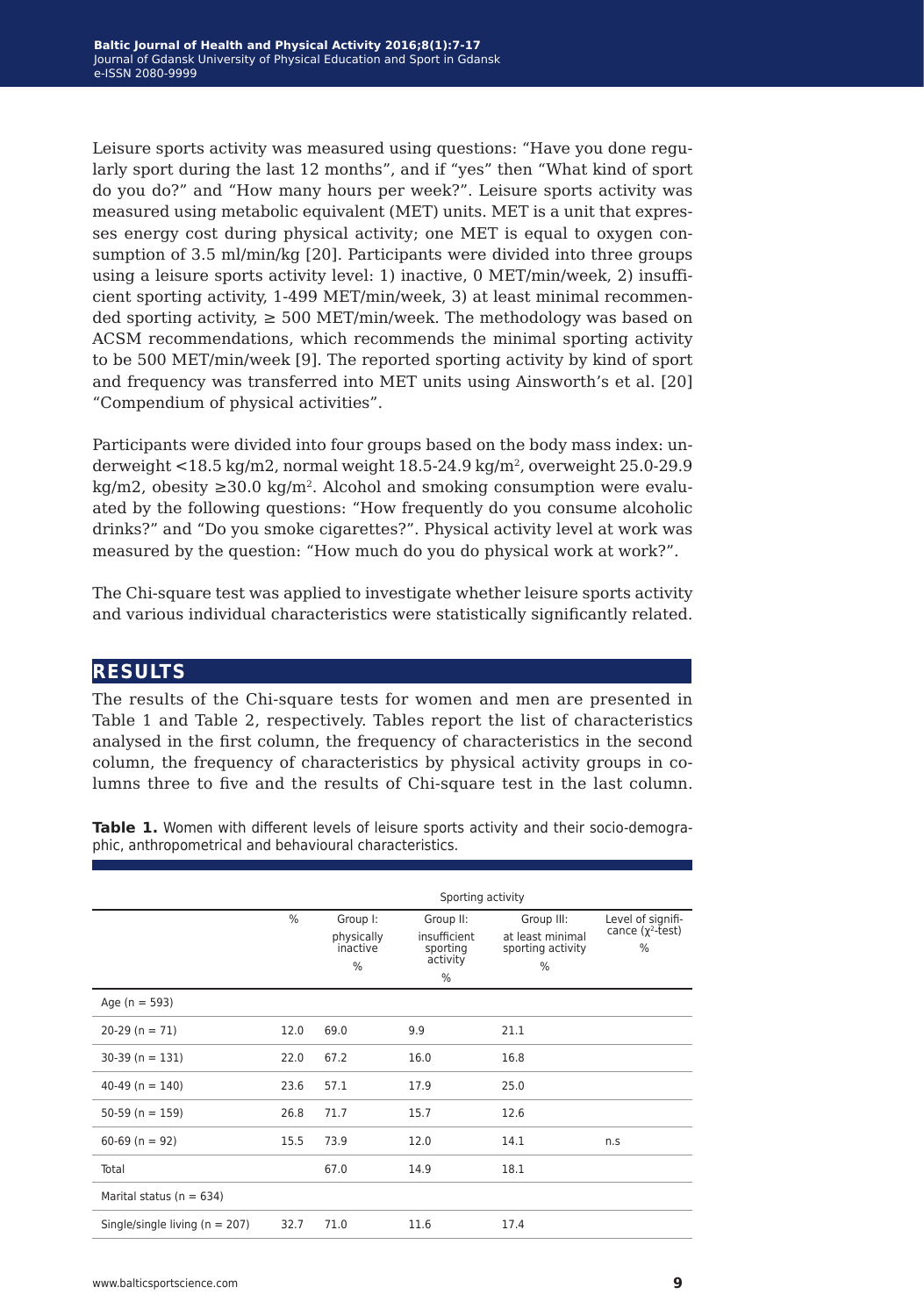| Married/cohabiting ( $n = 427$ )                                       | 67.3 | 65.1  | 16.4  | 18.5  | n.S      |
|------------------------------------------------------------------------|------|-------|-------|-------|----------|
| Ethnicity ( $n = 637$ )                                                |      |       |       |       |          |
| Estonian ( $n = 427$ )                                                 | 67.0 | 61.2  | 16.1  | 22.7  |          |
| Russian $(n = 95)$                                                     | 14.9 | 72.2  | 13.7  | 14.1  |          |
| Other ( $n = 115$ )                                                    | 18.1 | 82.1  | 12.8  | 5.1   | p < 0.05 |
| Education ( $n = 635$ )                                                |      |       |       |       |          |
| Tertiary ( $n = 260$ )                                                 | 40.1 | 61.2  | 17.7  | 21.2  |          |
| Secondary ( $n = 351$ )                                                | 55.3 | 69.2  | 14.0  | 16.8  |          |
| Primary or less ( $n = 24$ )                                           | 3.8  | 95.8  |       | 4.2   | p < 0.05 |
| Income<br>(per family member) ( $n = 630$ )                            |      |       |       |       |          |
| Less than 224 euro ( $n = 67$ )                                        | 10.6 | 79.1  | 10.5  | 10.5  |          |
| $> 224-320$ (n = 141)                                                  | 22.4 | 71.6  | 12.1  | 16.3  |          |
| $>$ 320-640 (n = 317)                                                  | 50.3 | 67.8  | 14.5  | 17.7  |          |
| $> 640 (n = 105)$                                                      | 16.7 | 51.4  | 21.9  | 26.7  | p < 0.05 |
| Body mass index ( $n = 637$ )                                          |      |       |       |       |          |
| Underweight ( $n = 18$ )                                               | 2.8  | 72.2% | 11.1% | 16.7% |          |
| Normal weight ( $n = 280$ )                                            | 44.0 | 63.6% | 13.6% | 22.9% |          |
| Overweight ( $n = 176$ )                                               | 27.6 | 66.5% | 18.2% | 15.3% |          |
| Obese ( $n = 163$ )                                                    | 25.6 | 73.0% | 14.1% | 12.9% | n.S      |
| Smoking ( $n = 637$ )                                                  |      |       |       |       |          |
| Yes, regularly ( $n = 120$ )                                           | 18.8 | 74.2  | 11.7  | 14.2  |          |
| Non-regularly (usually less<br>than 1 cigarette per day)<br>$(n = 39)$ | 6.1  | 64.1  | 12.8  | 23.1  |          |
| No $(n = 478)$                                                         | 76.5 | 65.5  | 15.9  | 18.6  | n.s      |
| Alcohol consumption<br>$(n = 637)$                                     |      |       |       |       |          |
| Every day or almost every day<br>$(n = 5)$                             | 0.8  | 80.0  | ä,    | 20.0  |          |
| 3-4 times a week ( $n = 11$ )                                          | 1.7  | 63.6  | 27.3  | 9.1   |          |
| 1-2 times a week ( $n = 131$ )                                         | 20.6 | 55.7  | 17.6  | 26.7  |          |
| 1-2 times a month ( $n = 254$ )                                        | 39.9 | 68.9  | 13.8  | 17.3  |          |
| Less frequently than once<br>a month $(n = 179)$                       | 28.1 | 73.2  | 14.0  | 12.9  |          |
| I don't know ( $n = 57$ )                                              | 8.9  | 64.9  | 15.8  | 19.3  | n.s      |
| Physical activity at work<br>$(n = 637)$                               |      |       |       |       |          |
| Not working ( $n = 147$ )                                              | 23.0 | 67.4  | 13.6  | 19.1  |          |
| My job is done mostly seden-<br>tary (n = 263)                         | 41.3 | 65.0  | 14.1  | 20.9  |          |
| I walk quite a lot at work<br>$(n = 166)$                              | 26.1 | 68.7  | 18.1  | 13.3  |          |
| I walk and carry things a lot                                          |      |       |       |       |          |
| $(n = 61)$<br>I have heavy physical work                               | 9.6  | 70.5  | 13.1  | 16.4  |          |

 $\chi^2$ -test presents the level of significance from the Chi-square test between the listed characteristic and physical activity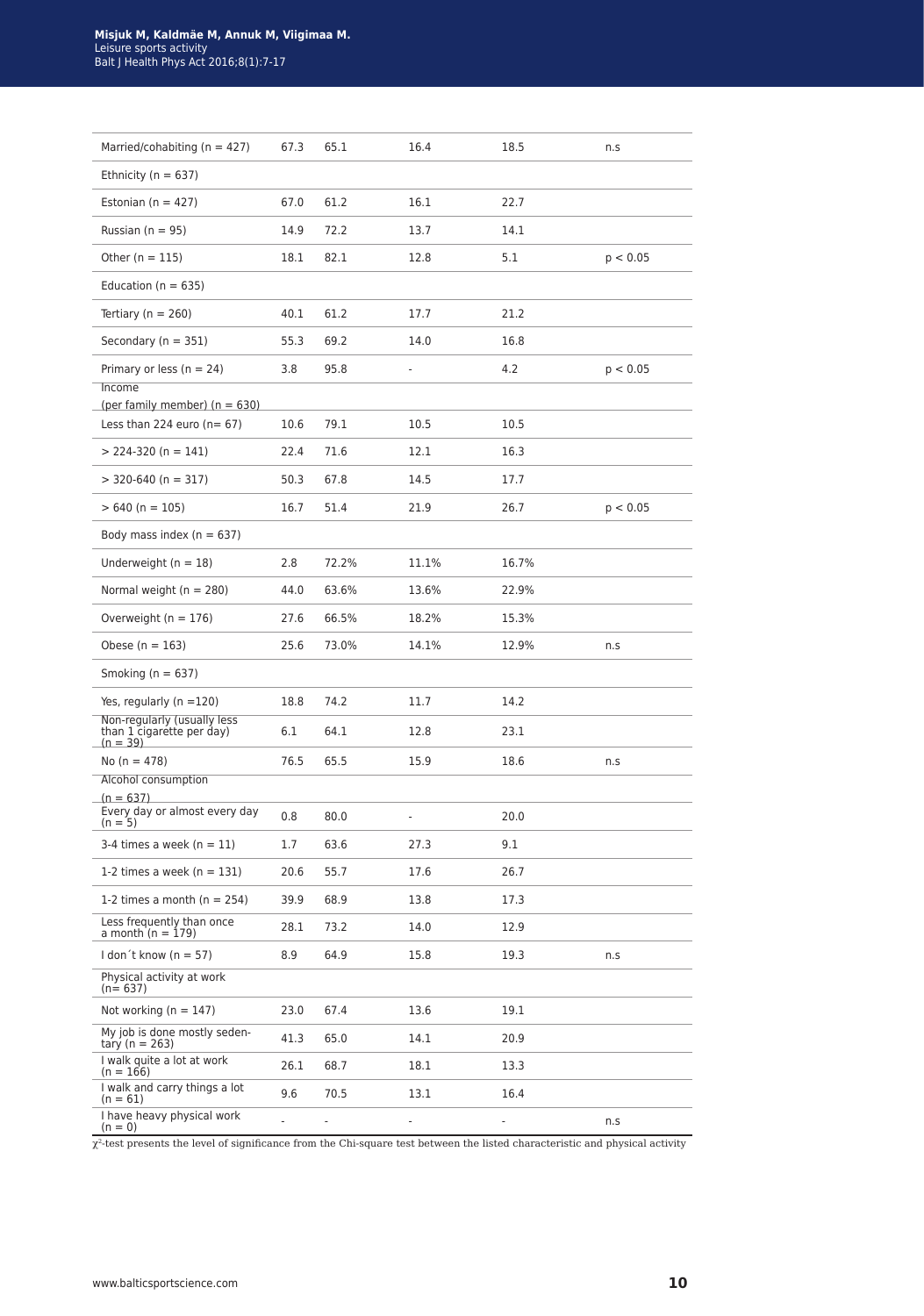Table 2. Men with different levels of leisure sports activity and their socio-demographic, anthropometrical and behavioural characteristics.

|                                                                   |      | Sporting activity                   |                                      |                                            |                                                    |  |  |
|-------------------------------------------------------------------|------|-------------------------------------|--------------------------------------|--------------------------------------------|----------------------------------------------------|--|--|
|                                                                   |      | Group II:<br>Group III:<br>Group I: |                                      |                                            |                                                    |  |  |
|                                                                   |      | Physically<br>inactive              | insufficient<br>sporting<br>activity | at least mini-<br>mal sporting<br>activity | Level of<br>significance<br>(χ <sup>2</sup> -test) |  |  |
|                                                                   | %    | %                                   | %                                    | %                                          | %                                                  |  |  |
| Age ( $n = 531$ )                                                 |      |                                     |                                      |                                            |                                                    |  |  |
| $20-29$ (n = 70)                                                  | 13.2 | 38.6                                | 17.5                                 | 37.1                                       |                                                    |  |  |
| $30-39$ (n = 107)                                                 | 20.2 | 60.2                                | 17.4                                 | 22.4                                       |                                                    |  |  |
| $40-49$ (n = 129)                                                 | 24.3 | 59.5                                | 17.5                                 | 23.1                                       |                                                    |  |  |
| 50-59 (n = 137)                                                   | 25.8 | 70.6                                | 16.6                                 | 12.9                                       |                                                    |  |  |
| $60-69$ (n = 88)                                                  | 16.6 | 70.8                                | 15.1                                 | 14.1                                       | p<0.001                                            |  |  |
| Total                                                             |      | 59.4                                | 18.9                                 | 21.7                                       |                                                    |  |  |
|                                                                   |      |                                     |                                      |                                            |                                                    |  |  |
| Marital status ( $n = 534$ )                                      |      |                                     |                                      |                                            |                                                    |  |  |
| Single/single living ( $n = 112$ )                                | 21.0 | 56.3                                | 12.5                                 | 31.3                                       |                                                    |  |  |
| Married/cohabiting ( $n = 422$ )                                  | 79.0 | 60.2                                | 20.6                                 | 19.2                                       | p < 0.05                                           |  |  |
| Ethnicity ( $n = 534$ )                                           |      |                                     |                                      |                                            |                                                    |  |  |
| Estonian ( $n = 309$ )                                            | 57.9 | 53.4                                | 22.0                                 | 24.6                                       |                                                    |  |  |
| Russian ( $n = 168$ )                                             | 31.5 | 65.5                                | 15.5                                 | 19.1                                       |                                                    |  |  |
| Other ( $n = 57$ )                                                | 10.7 | 73.7                                | 12.3                                 | 14.0                                       | p < 0.05                                           |  |  |
| Education ( $n = 533$ )                                           |      |                                     |                                      |                                            |                                                    |  |  |
| Tertiary ( $n = 182$ )                                            | 34.1 | 45.1                                | 22.5                                 | 32.4                                       |                                                    |  |  |
| Secondary ( $n = 325$ )                                           | 61.0 | 65.0                                | 17.9                                 | 17.2                                       |                                                    |  |  |
| Primary or less ( $n = 26$ )                                      | 4.9  | 88.5                                | 7.7                                  | 3.8                                        | p < 0.001                                          |  |  |
| Income                                                            |      |                                     |                                      |                                            |                                                    |  |  |
| (per family member) $(n = 530)$                                   |      |                                     |                                      |                                            |                                                    |  |  |
| Less than 224 euro ( $n = 47$ )                                   | 8.9  | 70.2                                | 17.0                                 | 12.8                                       |                                                    |  |  |
| $> 224-320$ (n = 66)                                              | 12.5 | 75.8                                | 6.1                                  | 18.2                                       |                                                    |  |  |
| $>$ 320-640 (n = 259)                                             | 48.9 | 61.4                                | 20.1                                 | 18.6                                       |                                                    |  |  |
| $>640$ (n = 158)                                                  | 29.8 | 46.2                                | 22.2                                 | 31.7                                       | p < 0.001                                          |  |  |
| Body mass index ( $n = 534$ )                                     |      |                                     |                                      |                                            |                                                    |  |  |
| Underweight ( $n = 3$ )                                           | 0.6  | 100                                 | 0%                                   | 0%                                         |                                                    |  |  |
| Normal weight $(n=159)$                                           | 29.8 | 52.8                                | 21.4                                 | 25.8                                       |                                                    |  |  |
| Overweight ( $n = 246$ )                                          | 46.1 | 59.8                                | 18.7                                 | 21.5                                       |                                                    |  |  |
| Obese ( $n = 126$ )                                               | 23.6 | 65.9                                | 16.7                                 | 17.5                                       | n.s.                                               |  |  |
| Smoking ( $n = 534$ )                                             |      |                                     |                                      |                                            |                                                    |  |  |
|                                                                   |      |                                     |                                      |                                            |                                                    |  |  |
| Yes, regularly ( $n = 187$ )                                      | 35.0 | 69.0                                | 15.5                                 | 15.5                                       |                                                    |  |  |
| Non-regularly (usually less than 1 cigarette<br>per day) (n = 24) | 4.5  | 62.5                                | 16.7                                 | 20.8                                       |                                                    |  |  |
| No $(n = 323)$                                                    | 60.5 | 53.6                                | 21.1                                 | 25.4                                       | p < 0.05                                           |  |  |
| Alcohol consumption                                               |      |                                     |                                      |                                            |                                                    |  |  |
| $(n = 534)$                                                       |      |                                     |                                      |                                            |                                                    |  |  |
| Every day or almost every day ( $n = 27$ )                        | 5.5  | 66.7                                | 18.5                                 | 14.8                                       |                                                    |  |  |
| 3-4 times a week ( $n = 60$ )                                     | 11.2 | 60.0                                | 21.7                                 | 18.3                                       |                                                    |  |  |
| 1-2 times a week ( $n = 207$ )                                    | 38.8 | 58.5                                | 19.3                                 | 22.2                                       |                                                    |  |  |
| 1-2 times a month ( $n = 160$ )                                   | 30.0 | 58.8                                | 17.5                                 | 23.8                                       |                                                    |  |  |
| Less frequently than once a month ( $n = 47$ )                    | 8.8  | 59.6                                | 23.4                                 | 17.0                                       |                                                    |  |  |
| I don't know (n = 33) 8,9 %                                       | 6.2  | 60.6                                | 12.1                                 | 27.3                                       | n.s                                                |  |  |
| Physical activity at work ( $n = 534$ )                           |      |                                     |                                      |                                            |                                                    |  |  |
| Not working ( $n = 72$ )                                          | 13.5 | 57.0                                | 19.4                                 | 23.6                                       |                                                    |  |  |
| My job is done mostly sedentary ( $n = 177$ )                     | 33.1 | 48.0                                | 20.9                                 | 31.1                                       |                                                    |  |  |
| I walk quite a lot at work ( $n = 146$ )                          | 27.3 | 56.2                                | 25.3                                 | 18.5                                       |                                                    |  |  |
| I walk and carry things a lot $(n = 104)$                         | 19.5 | 78.9                                | 8.7                                  | 12.5                                       |                                                    |  |  |
| I have heavy physical work ( $n = 35$ )                           | 6.6  | 77.2                                | 11.4                                 | 11.4                                       | p < 0.001                                          |  |  |
|                                                                   |      |                                     |                                      |                                            |                                                    |  |  |

 $\chi^2$ -test presents the level of significance from the Chi-square test between the listed characteristic and physical activity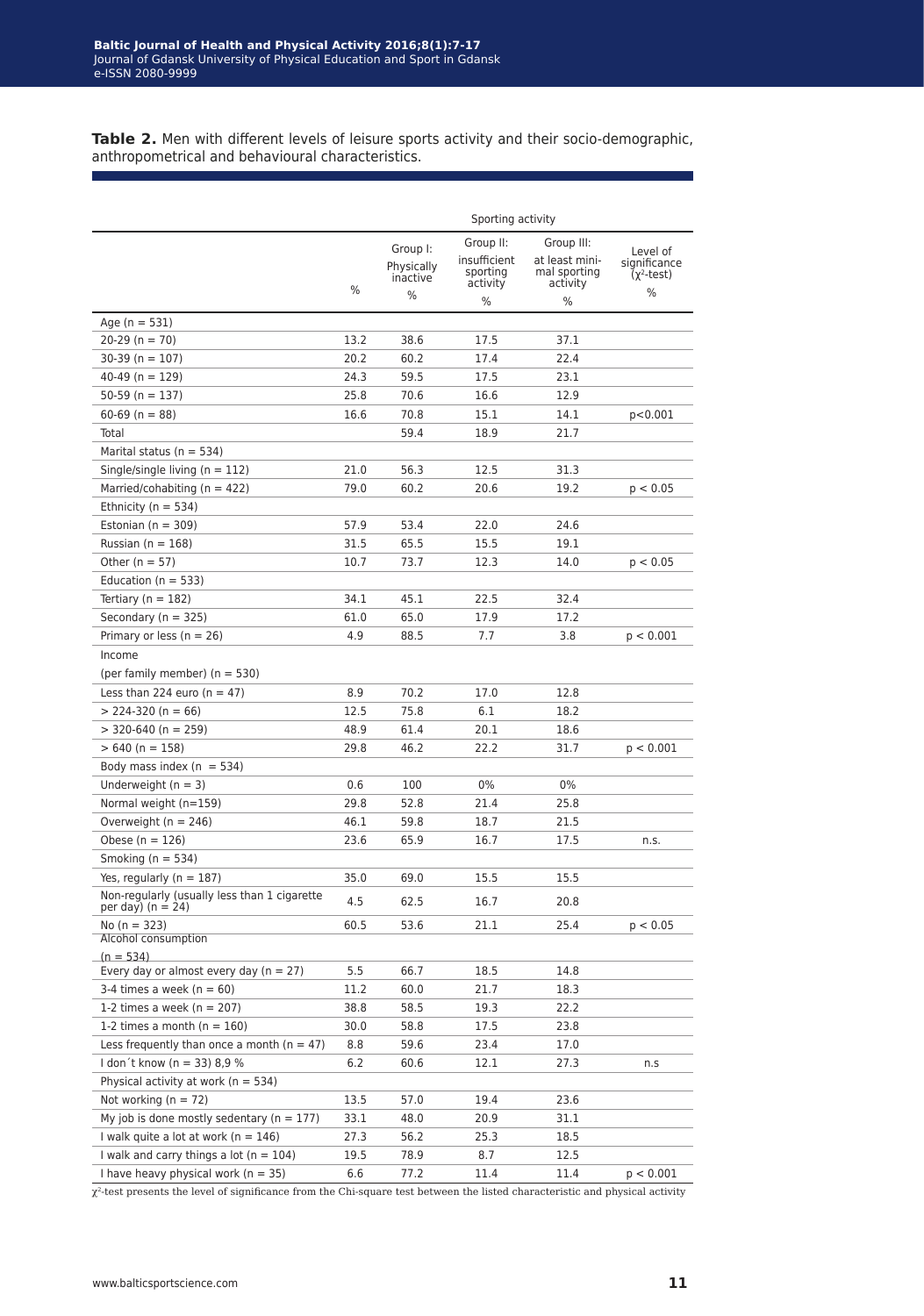It was found that 63% of participants were physically inactive (Group I); 17% do sport, but the training load was not enough (Group II); and 20% practiced sport at least at the minimal recommended level (Group III). Among women, 67% belonged to the first group; 15% to the second group; and 18% to the third group. Men's sporting activity was higher compared to women: 59% of men belonged to the first group; 19% to the second group; and 22% to the third group. The most popular sporting activity was swimming (47%) followed by cycling (14%), gym training (13%), jogging (11%) and aerobics (9%). Overweight was more widespread among men than women, 70% and 53% respectively. 23% of women and 56% of men consumed alcohol at least once a week. 25% of women and 40% of men smoked cigarettes regularly or seldom.

Women's leisure sports activity was related ( $p < 0.05$ ) to ethnicity, education and the income level. Less Estonian women were physically inactive (Group I – 61%) and more belonged to the highest activity group (Group III – 23%) compared to the other ethnicities (Group I – 82% and Group III – 5%). There was a positive relationship between education and sporting activity. Similarly to education, a positive relationship also occurred between income and sporting activity: in the lowest income group 11% of women had minimal or higher sporting activity, while in the highest income group 27% of women had minimal or higher sporting activity. The percentage of physically inactive women decreased with the income level from 79% to 51%.

Men's leisure sports activity was statistically significantly related to age, marital status, ethnicity, education, income level, and smoking and physical activity at work. Men's leisure sports activity was greatest at age 20-29, where 38% of men were physically inactive and 37% of men had minimal or higher sporting activity. The percentage of men belonging to the first group increased with age, while the percentage of men belonging to the third group decreased with age. Similarly to women, Estonian men were more physically active than Russian men and men from other ethnicity groups. 54% of Estonian men belonged to the first group and 25% to the third group, while 66% of Russian men belonged to the first group and 19% to the third group, and 74% of men from other ethnicities to the first and 14% to the third group. Single men were more physically active than married or cohabiting men (31% of single men belong to the third group and 19% of married or cohabiting men to the third group).

Men's leisure sports activity increased with the level of education: 32% of men with tertiary education and 4% of men with primary education belonged to the third group. A similar trend appeared for the income level: leisure sports activity increased with the level of income. 32% of men from the highest income group and 13% of men from the lowest income group belonged to the third physical activity group. 35% of males smoked regularly and 5% non-regularly, while 61% were non-smokers. Non-smoking men were physically more active than smokers: 25% of non-smokers and 16% of smokers belonged to the third group. Leisure sports activity and physical activity at work was negatively related: when physical activity at work was low then leisure sports activity was high. 31% of men whose work was done mostly sitting and 11% of men who did heavy physical work belonged to the third physical activity group.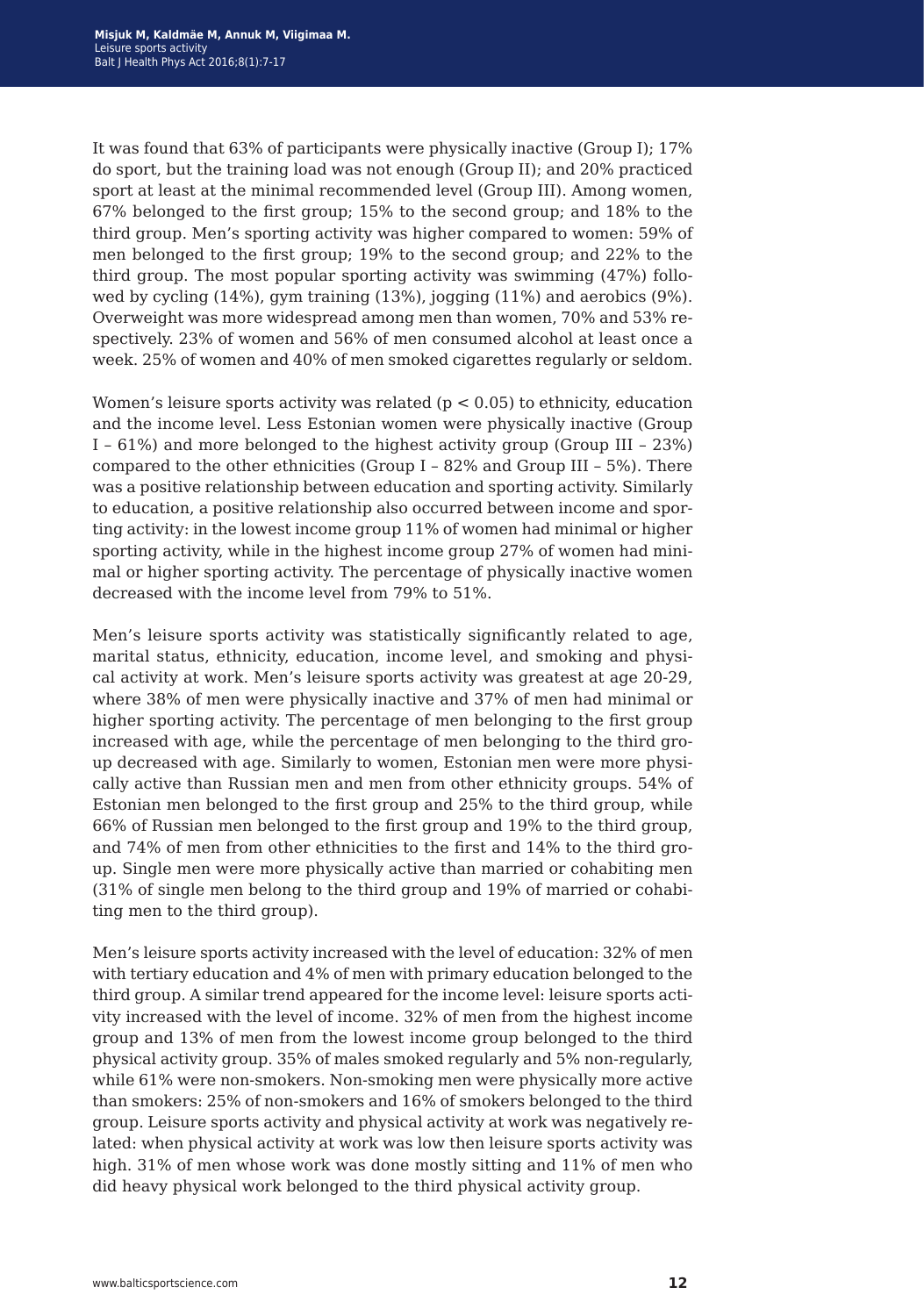## **discussion**

The results of studies investigating physical and/or sporting activity are often incomparable, as the applied methodology is different. Some studies use various questionnaires to measure physical activity, some use objective measuring with devices like a pedometer or an accelerometer. Estimating physical activity is problematic as the definition of physical activity is very wide and contains activities like recreational activities, activities at work, going to work and back home, and housework [21]. The percentage of people belonging to the highest physical activity group in this study was at a similar level as in previous studies, but the percentage of people who did not participate in any sporting activity was found to be higher in this study than in previous studies [22, 23]. One possible explanation for this discrepancy is that our study covered population from the capital region, which is a lot bigger than other cities in the country. Physical activity tends to be lower in big cities than in small towns [11]. The given results about sporting activity are well in line with a previous study in which it was found that less than 40% of population were regularly sporting in Europe and 25% in Estonia. Estonia holds 20th place among 25 European countries in terms of sporting activity [24]. There are more physically passive people in Estonia than in Greece [25], Denmark [26], Germany [27], France [28], the Czech Republic [11] or the UK [29].

The most popular sporting activities in our study were partly in line with the previous study by Tekkel et al. [22]. The most popular sporting discipline was swimming (47%). However, there were differences between disciplines in terms of activity frequency. Men's regular sporting activity was higher than women's, which is the same result as in previous studies [30, 31]. Van Tuyckom et al. [24] found that men were more likely to be engaged in regular sporting activity than women in most of the studied countries, but there were some countries like Finland, Sweden, Denmark and the Netherlands where women were sporting more.

We found that sporting activity decreased with age, which corresponds to previous studies [10, 15]. Our study found that men's sporting activity was highest at the age of 20-29 years, and women's sporting activity at the age of 40-49 years. One of the reasons why women might be more active at the age of 40-49 years is that then they have more time for themselves as children have become older [10].

We found that the percentage of overweight women was similar to the percentage found in other studies, but we found the percentage of overweight men to be higher in this study than in previous studies [22, 32]. Our study found the percentage of obese people to be higher than in previous studies [22, 32]. Eurostat [32] reports that Estonia is on the third place out of 18 countries from Europe in women's obesity, 21% of women are obese in Estonia. Our paper confirms the relevance of this problem, because even more women, 26%, are obese according to our study. In addition, we also found overweight and obesity problem to be severe for men: 46% of men were overweight and 24% of men were obese. These percentages were higher than those found by Eurostat [32], where 39% of men were overweight and 16% of men were obese. Our methodology can explain the higher obesity propensity; we measured weight and height in laboratory, while other studies collected data usually by self-reporting. Self-reported BMI is inappropriate for measuring overweight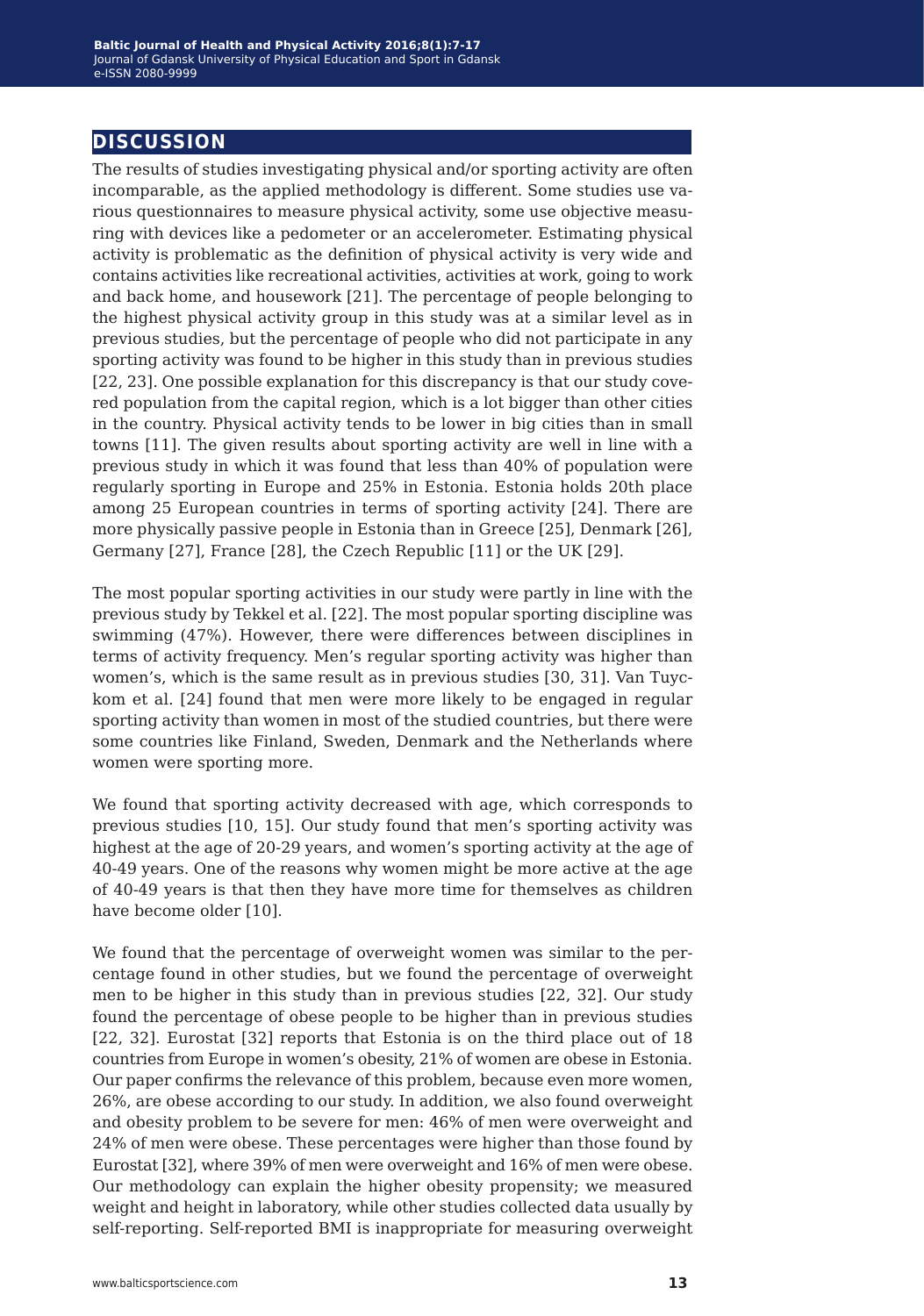and obesity, because people tend to under-estimate their weight and over-estimate their height [33, 34, 35, 36].

This study did not find a statistically significant relationship between sporting activity and the body mass index. However, the highest physical activity was found among people from the normal body mass index group. This result is in line with a previous study where it was found that overweight and obese people had lower sporting activity [16].

The prevalence of smoking (regular and non-regular) was 34%, which corresponds to the findings of Tekkel et al. [22]. The Estonian smoking rate is at an average level in Europe, 24-30% in European countries and 26% in Estonia [11, 26, 27]. Our study found a statistically significant relationship between sporting activity and smoking among men. The smokers' physical activity was lower than non-smokers'. No statistically significant relationship was found between smoking habits and sporting activity for women. The results of the current study are partly in line with the previous study where the relationship between smoking and physical activity was confirmed for the Finnish population [10]. Previous findings indicated that the relationship between smoking and physical activity was ambiguous; there are findings that confirm a negative relationship and those that cannot find a statistically significant relationship [37]. Audrain–McGovern et al. [38] found that higher levels of physical activity may reduce the risk of smoking, and that physical activity has a protective effect against smoking.

The Estonian alcohol consumption rate is higher than in other Baltic countries, in Latvia and Lithuania [39]. Our study did not find a statistically significant relationship between alcohol consumption and leisure sports activity, while some previous studies have confirmed it [25, 40, 41]. Authors explain this by the mentality "Work hard, play hard" [25]. In addition, it is believed that higher physical activity is accompanied with higher social activity, which in turn is related to more frequent alcohol consumption [36].

Our study found that single or single living men had higher sporting activity than married or cohabiting men. This finding was well in line with a previous study by Yang et al. [10]. We also found that people with a higher level of education have higher physical activity, which corresponds to previous findings [14, 42, 43]. One of the explanations for this relationship can be due to higher income and flexible working conditions among people with higher education, which overall increases sporting opportunities. We found that men with higher income were physically more active, and ethnicity was also an important factor affecting physical activity, which is in line with previous studies [14, 44, 45, 46 ]. In addition, we found that men who worked in occupations with high physical activity have lower leisure sports activity. This finding is also in line with previous findings [10, 47].

## **conclusions**

Our study found that regular leisure sports activity is low in Estonia. This finding is in line with previous findings. The country has also very high mortality from cardiovascular diseases and low sporting activity is one of the important risk factors behind it. The paper brings out characteristics that are statistical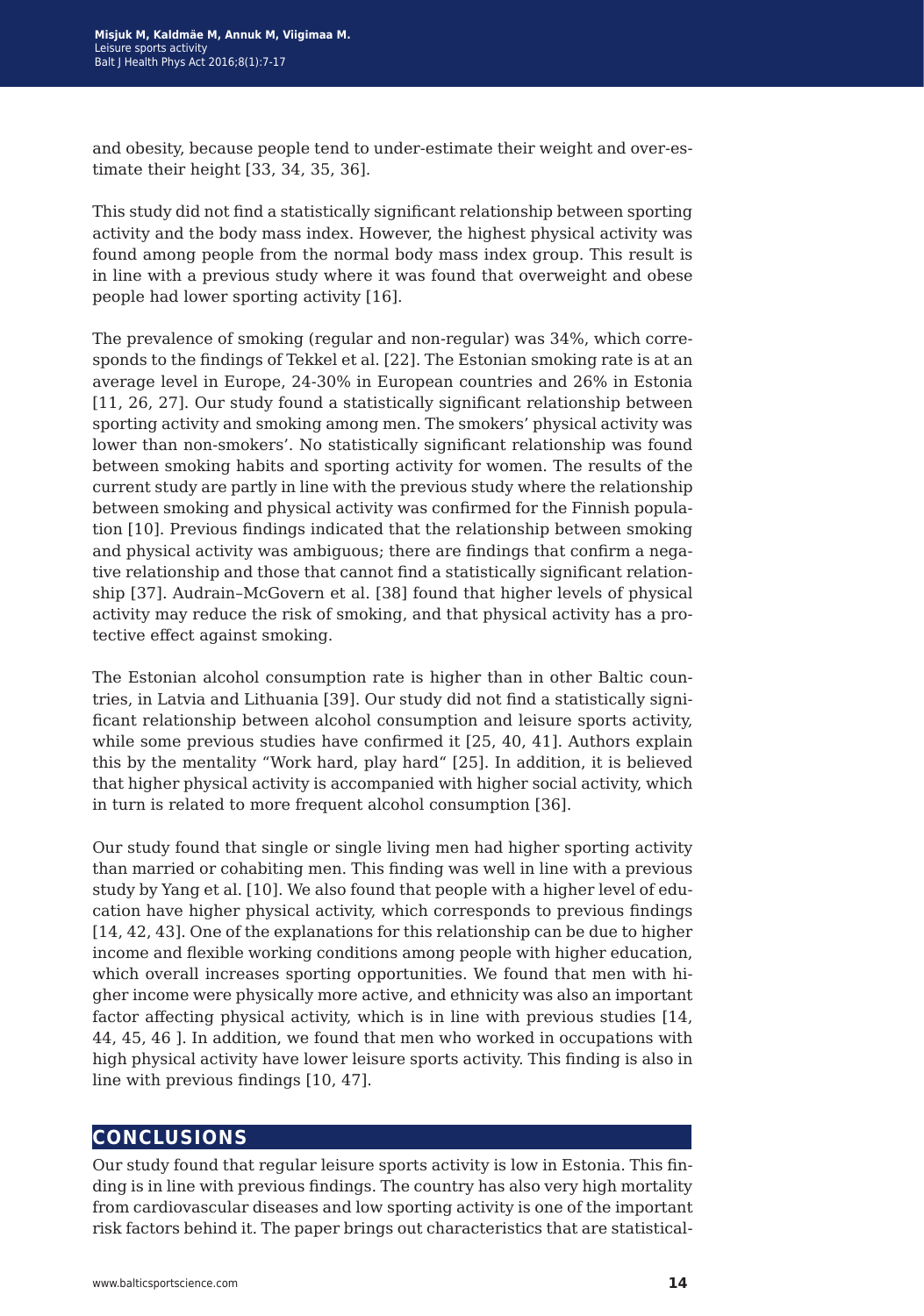ly significantly related to sporting activity, which enables addressing health risks due to physical inactivity.

We found a statistically significant relationship between leisure sporting activity and ethnicity, education, and income. This relationship is confirmed for men and women. In addition, a statistically significant relationship was found between leisure sporting activity and age, marital status, smoking, and physical activity at work for men. The profile of the least physically active people can be brought out — woman, at the age of 50 or more years, from non-titular ethnicity, with little education, with low income, obese, and regularly smoking. The profile of the most physically active people is — man, at the age of 20-29 years, from titular ethnicity, single/single living, with higher education, with high income, non-smoker, and with low physical activity at work. The public sector should contribute more to eliminate economic obstacles for sporting, as low income is related to low leisure sporting activity. As people with less education tend also to be less active in sports, it is important to pay more attention to health and physical activity already in the programs of primary schools. Different ethnicity groups also need different attention in campaigns aimed to improve leisure sporting activity.

### **acknowlwdgements**

This study was supported by the Estonian institutional research funding project IUT 19-2 and by the European Union through the European Regional Development Fund.

### **references**

- [1] Petersen S, Peto V, Rayner M, Leal J, Luengo-Fernandez R, Gray A. European cardiovascular disease statistics, 2005. http://www.msssi.gob.es/organizacion/sns/planCalidadSNS/pdf/excelencia/cuidadospaliativos-diabetes/DIABETES/opsc\_est10.pdf.pdf [access 03.10.2014].
- [2] OECD. Health at a Glance 2011: OECD Indicators. OECD Publishing. 2011. http://www.oecd.org/els/ health-systems/49105858.pdf [access 03.10.2014].
- [3] WHO. National Strategy for Prevention of Cardiovascular Diseases 2005-2020. 2005 http://www. who.int/fctc/reporting/Estonia\_annex3\_CVD\_strategy.pdf [access 03.10.2014].
- [4] Estonian Ministry of Social Affairs. National Health Plan 2009-2020 [Rahvastiku tervise arengukava 2009–2020] 2008 http://www.sm.ee/sites/default/files/content-editors/eesmargid ja tegevused/ Tervis/2012\_rta\_pohitekst\_ok\_5.pdf access 03.10.2014.
- [5] Sofi F, Capalbo A, Cesari F, Abbate R, Gensini GF. Physical activity during leisure time and primary prevention of coronary heart disease: an updated meta-analysis of cohort studies: An updated meta- -analysis of cohort studies. Eur J Cardiovasc Prev Rehabil. 2008;15:247-257.
- [6] Blair SN, Kohl HW, Paffenbarger RS, Jr, Clark DG, Cooper KH, Gibbons LW. Physical fitness and all- -cause mortality. JAMA. 1989;262:2395-2401.
- [7] Blair SN. Physical inactivity: the biggest public health problem of the 21st century. Br J Sports Med. 2009;43:1-2.
- [8] WHO. Global recommendations on physical activity for health. 2010. http://www.who.int/dietphysicalactivity/factsheet\_recommendations/en/ [access 03.10.2014].
- [9] American College of Sport Medicine (ACSM). Quantity and Quality of Exercise for Developing and Maintaining Cardiorespiratory, Musculoskeletal, and Neuromotor Fitness in Apparently Healthy Adults: Guidance for Prescribing Exercise. Med Sci Sports Exerc. 2011;43:1334-1359.
- [10] Yang X, Telama R, Laakso L, Keltikangas-Järvinen L, Pulkki L. Determinants of adults physical activity: Relative importance of youth physical activity and demographic, psychological, behavioral, and environmental factors in adulthood. Acta Kinesiol Univ Tartu. 2007;12:129-144.
- [11] Vašickova J, Robertson DN jr, Frömel K. The education level and socio-demographic determinants of physical activity in Czech adults. Human movement. 2012;13:54-64.
- [12] Breuer C, Hallmann K, Wicker P. Socio-economic patterns of sport demand and ageing. Eur Rev Aging Phys Act. 2010;7:61-70.
- [13] Berger IE, O`Reilly N, Parent MM, Seguin B, Hernandez T. Determinants of Sport Participation Among Canadian Adolescents. Sport Management Rev. 2008;11:277-307.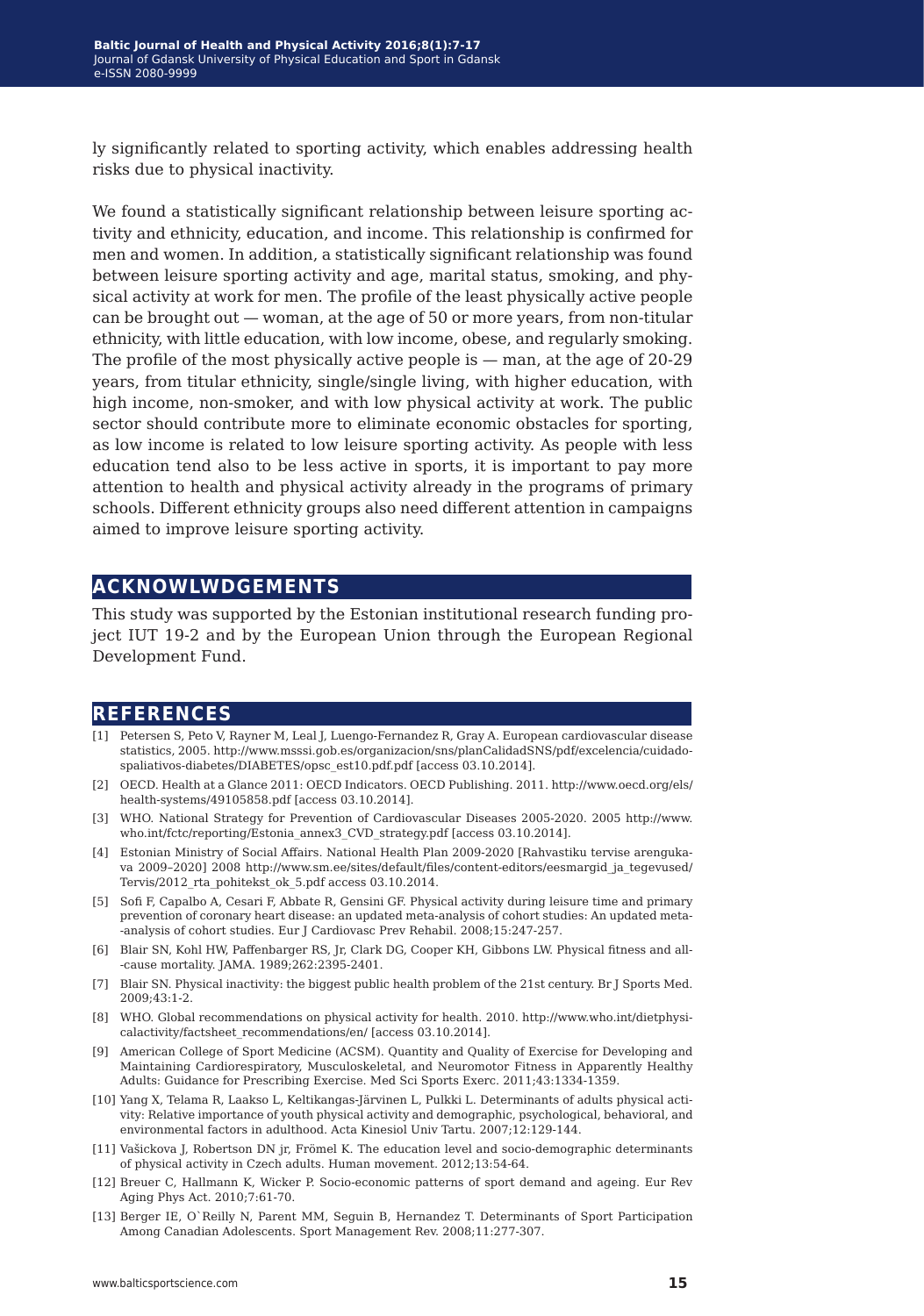- [14] Bergman P, Grjibovski AM, Hagströmer M, Bauman A, Sjöström M. Adherence to physical activity recommendations and the influence of socio-demographic correlates – a population-based cross-sectional study. BMC Public Health.2008;8:367.
- [15] Strawinski P. Economic determinants of sport participation in Poland. RDES. 2010;6:55-76.
- [16] Barnes T, Howie E, McDermott S, Mann JR. Physical activity in a large sample of adults with intellectual disabilities. J Phys Activ Health. 2013;10:1048-1056.
- [17] Rios D, Cubedo M, Rios M. Graphical study of reasons for engagement in physical activity in European Union. Springerplus. 2013;2:488.
- [18] Santaliestra-Pasías AM, Mouratidou T, Verbestel V, et al. Physical activity and sedentary behaviour in European children: the IDEFICS study. Public Health Nutr. 2013;8:1-12.
- [19] WHO. Countrywide Integrated Noncommunicable Disease Intervention (CINDI) Programme. Protocol and Guidelines. Copenhagen: World Health Organization Regional Office for Europe. 1996. http:// whqlibdoc.who.int/hq/1994/EUR\_ICP\_CIND\_94.02\_PB04.pdf [access 03.10.2014].
- [20] Ainsworth BE, Haskell WL, Whitt MC, et al. Compendium of Physical Activities: an update of activity codes and MET intensities. Med Sci Sports Exerc. 2000;32:498-516.
- [21] Ewald B, McEvoy M, Attia J. Pedometer counts superior to physical activity scale for identifying health markers in older adults. Br J Sports Med. 2010;44:756-761.
- [22] Tekkel M, Veideman T, Rahu M. Health Behaviour among Estonian Adult Population, 2008 [Eesti täiskasvanud rahvastiku tervisekäitumise uuring 2008]. Estonian National Institute for Health Development. 2009 https://intra.tai.ee/images/prints/documents/132083925468 Eesti taiskasvanud rahvastiku tervisekaitumise uuring EST ENG.pdf [access 03.10.2014]
- [23] European Commission. Special Eurobarometer: Sport and Physical Activity. 334/Wave 72.3-TNS Opinion & Social. Sport and Physical Activity. 2010 http://ec.europa.eu/public\_opinion/archives/ebs/ ebs\_334\_en.pdf [access 03.10.2014]
- [24] Van Tuyckom C, Scheerde J, Bracke P. Gender and age inequalities in regular sports participation: cross-national study of 25 European countries. J Sports Sci. 2010;28:1077-1084.
- [25] Buscemi J, Martens MP, Murphy JG, Yurasek AM, Smith AE. Moderators of the relationship between physical activity and alcohol consumption in college students. J Am Coll Health. 2000;59:503-509.
- [26] Verkooijen KT, Nielsen GA, Kremers SPJ. The Association between Leisure Time Physical Activity and Smoking in Adolescence: An Examination of Potential Mediating and Moderating Factors. Int J Behav Med. 2008;15:157-163.
- [27] Haenle MM, Brockmann SO, Kron M, et al. Overweight, physical activity, tobacco and alcohol consumption in a cross-sectional random sample of German adults. BMC Public Health. 2006;6:223.
- [28] Bertrais S, Preziosi P, Mennen L, Galan P, Hercberg S, Oppert JM. Sociodemographic and Geographic Correlates of Meeting Current Recommendations for Physical Activity in Middle-Aged French Adults: the Supplémentation en Vitamines et Minéraux Antioxydants (SUVIMAX) Study. Am J Public Health. 2004;94:1560-1566.
- [29] Allender S, Peto V, Scarborough P, Kaur A, Reyner M. Coronary Heart Disease Statistics 2006 edition. British Heart Foundation Statistics Database.www.heartstat.org [access 03.10.2014].
- [30] Wells CL. Physical Activity and Women's Health. PSPFS Research Digest. 1996;2(5):12.
- [31] British Heart Foundation. Physical Activity Statistics 2012. http://www.bhf.org.uk/plugins/PublicationsSearchResults/DownloadFile.aspx?docid=e9994c21-ec6c-4fad-b741-ad96bacd69ed&version=- -1&title=Physical+Activity+Statistics+2012&resource=M130# [access 03.10.2014].
- [32] Eurostat. Overweight and obesity BMI statistics. 2011. http://epp.eurostat.ec.europa.eu/statistics\_ explained/index.php/Overweight\_and\_obesity\_-\_BMI\_statistics [access 03.10.2014].
- [33] Tsai EW, Perng W, Mora-Plazas M, Marin C, Baylin A, Villamor E. Accuracy of self-reported weight and height in women from Bogota, Colombia. Ann Hum Biol.2014;41:5:473-476.
- [34] Graves MM, Adams TM. Accuracy of self-reported height, weight, and body mass index in college students. I J Fit. 2009;5:1:25-31.
- [35] Tsigilis N, Kontogianni E, Oikonomidis S. Preliminary Evidence of the Accuracy of Self-reported Weight, Height and Body Mass Index among Regular Exercisers in Fitness Centers. Int J Sport Health Sci. 2010;8:77-82.
- [36] McAdams MA, Van Dam RM, Hu FB. Comparison of Self-reported and Measured BMI as Correlates of Disease Markers in U.S Adults. Obesity.2007;15:188-196.
- [37] Sallis IF, Prochaska JJ, Taylor WC. A review of correlates of physical activity of children and adolescents. Med Sci Sports Exerc.2000; 32:963-975.
- [38] Audrain-McGovern J, Rodriquez D, Moss HB. Smoking progression and physical activity. Cancer Epidemiol Biomarkers Prev. 2003;12:1121-1129.
- [39] McKee M, Pomerleau J, Robertson A, et al. Alcohol consumption in the Baltic Republics. J Epidemiol Community Health. 2000;54:361-366.
- [40] Dunn MS, Wang MQ. Effects of physical activity on substance use among college students. Am J Health Stud.2003;18:126-132.
- [41] Moore MJ, Werch C. Relationship between vigorous exercise frequency and substance use among first-year drinking college students. J Am Coll Health. 2008;56:686-690.
- [42] Brownson RC, Eyler AA, King AC, Brown DR, Shyu YL, Sallis JF. Patterns and correlates of physical activity among US women 40 years and older. Am J Public Health. 2000;90:264-270.